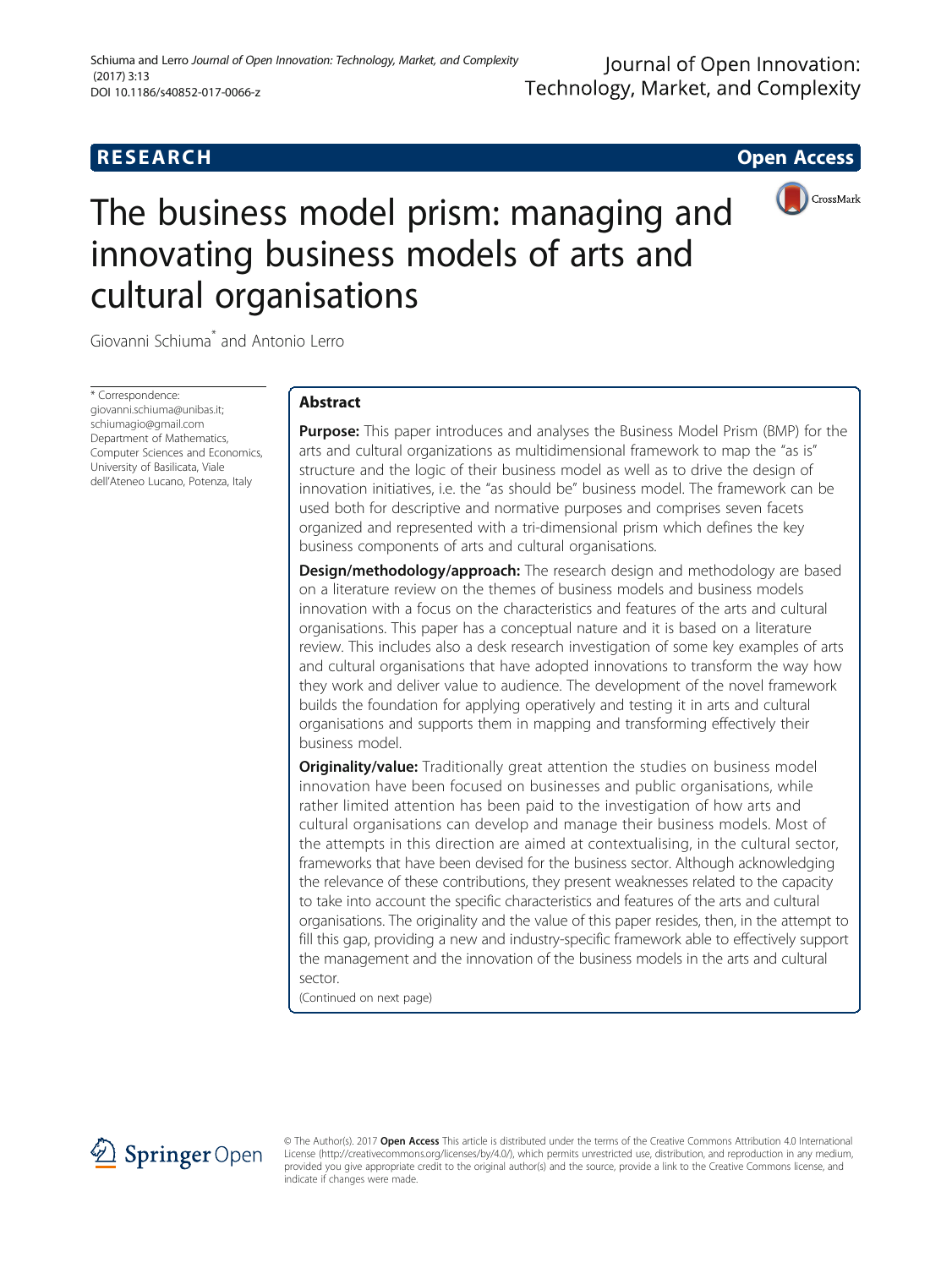#### (Continued from previous page)

Practical implications: The proposed framework can support arts and cultural managers to understand the key dimensions characterising the business model of their organizations. In addition, it provides guidelines to map and design managerial initiatives to develop and transform the business model of arts and cultural organisations.

Keywords: Business model innovation, Arts and cultural Organisations, The business model prism, Arts and cultural management

#### Introduction

Arts, creative and culture-driven industries and organizations are widely recognized as new key-players in the current scenarios for their economic and social role as well as for the relevant potential to lead further development and innovation in other industries (Schiuma, [2011;](#page-11-0) United Nations, [2008\)](#page-12-0). However, the political and socio-economic changes of the last years have determined that public support for arts and culture have generally decreased dramatically with reduction of subsidies towards the arts and cultural organizations (Kea, [2006](#page-11-0)). This has increasingly encouraged arts and cultural institutions to explore new ways of managing and funding their artistic and cultural programs (Nesta, [2014](#page-11-0)).

In this scenario, the academic and management debate has largely argued about the relevance to enhance the cultural sector organisations' innovation capacity so that they can be more economic sustainable, they can become less dependent from public funding as well as capable of generating more significant and accountable impact for society at large (Arts Council England, [2011](#page-10-0)). In particular, arts and cultural organisations are increasingly called to explore the elaboration and the adoption of new business models (Munoz-Seca, [2011;](#page-11-0) Munoz-Seca and Riverola, [2010;](#page-11-0) TEH, [2015\)](#page-11-0).

The business model innovation is actually one the main interests for most industrial sectors and organisations. However, arts and cultural organisations present some peculiarities that make the analysis of business model management and innovation very idiosyncratic. The specific characteristics of the sector makes very problematic the simple application of those framework that have been devised and applied traditionally in the business and public organisations. Despite a great "fad" in the current debate about how to analyse, shape and renew the orientations and the ways of doing in the arts and cultural sector, there is a general lack of data around this sector and specifically about the characteristics distinguishing the business models of the arts and cultural organisations as well as of the practices and the results of business model innovation. This is further complicated by the evidences that even within the arts and cultural organisations it is possible to find great differences in missions and aims, orientation to the market and to the entrepreneurial approach, including ways of managing activities, resources, and stakeholders' relationships (Hume et al., [2006;](#page-11-0) Munoz-Seca and Riverola, [2008](#page-11-0); TEH, [2015\)](#page-11-0).

In order to fill these gaps, this paper proposes a new framework aimed to support a better management and innovation of the business models of arts and cultural organisations. In particular, the Business Model Prism (BMP) is introduced and discussed as a multidimensional model to be used both for descriptive and normative purposes. It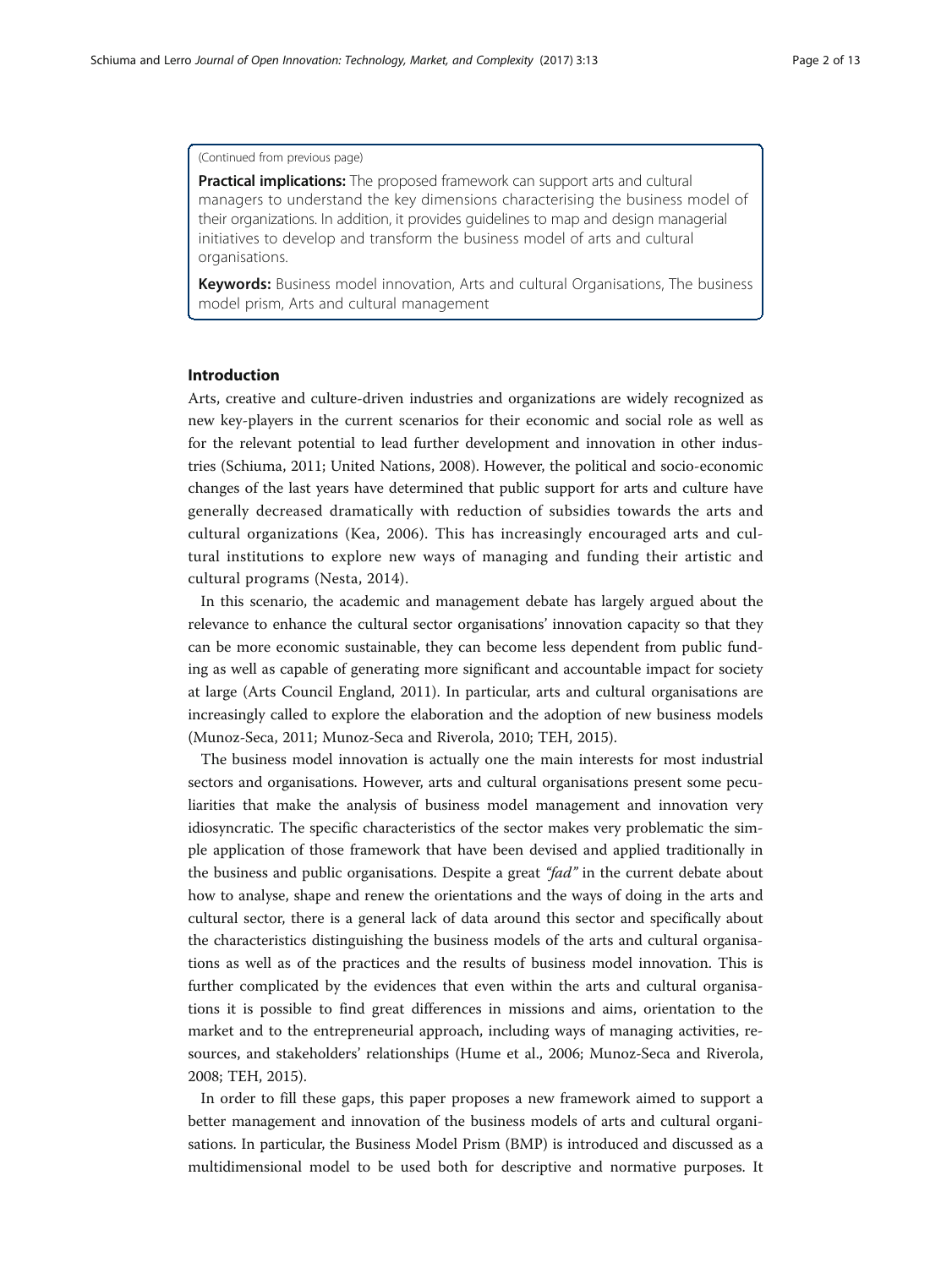allows to analyse the "as is" structure and the logic of the business model of the arts and cultural organisation as well as to drive the design of innovation initiatives, i.e. the "as should be" business model. The framework comprises seven facets organized graphically around a tri-dimensional prism.

The paper is organized as follows. The second section briefly introduces the notions of business model and business model innovation. The third section discusses the strategic relevance of the business model management and innovation for the arts and cultural organisations. The fourth section introduces the Business Model Prism as a tri-dimensional model aimed to support both the analysis and the transformation of the business models of the arts and cultural organizations and presents the main managerial issues and questions it tries to answer.

#### **Background**

The arts, creative and cultural sector, with their relationships to be activated with the social entrepreneurship, the tourism and hospitality industries, and even with the agri-food business, are increasingly acknowledged as a new engine for stimulating and enhancing growth with an impact on well-being, new employment and society at large (United Nations, [2008\)](#page-12-0).

Despite the relevance that arts and cultural organisations can potentially play to sustain local and global wealth creation dynamics, currently they are facing critical challenges for their growth and even survival. In particular, as a result of political and economic changes of the last decade, the allocation of financial resources, public supports and funds for arts and culture have decreased consistently. These radical changes are forcing arts and cultural organisations to identify new ways of managing and funding their activities (Cunningham, [2002;](#page-11-0) TEH, [2015](#page-11-0); Thorsby, [2008](#page-12-0); IDEA Consult, [2013](#page-11-0)). In this scenario, a relevant theme in the scientific and practitioners' debate is the challenge of enhancing the innovation capacity of arts and cultural organisations in order to improve their sustainability and ability to generate impact for society. For this reason a set of priorities have been identified and highlighted for the arts and cultural organisations, such as the development of new mindsets (Zomerdijk and Voss, [2010\)](#page-12-0), the search of new funding and financing models (Nesta, [2014\)](#page-11-0), the acquisition of managerial and business skills (Helmig et al., [2004\)](#page-11-0), the understanding about how to exploit the digital transformation (Nesta, [2015\)](#page-11-0), the creation of new forms of partnership (Ostrower, [2004](#page-11-0); Schiuma, [2011](#page-11-0); Schiuma and Lerro, [2013](#page-11-0); Smagina and Lindemanis, [2012\)](#page-11-0), the adoption of strategies for audience development (Bollo, [2013\)](#page-10-0).

The above priorities point out that arts and cultural organisations need to undertake a development journey towards the capacity of managing and innovating the ways how they operate, interact with stakeholders, define their value objectives, acquire and deploy resources, and support economically their artistic, cultural and social programmes. This means to understand how to manage and innovate their business models.

#### The notion of business model (BM)

A working definition of Business Model (BM) is: "the synthesis and the integration of all the strategic, organizational, managerial and economic components that any organizations – explicitly or implicitly - design, implement, manage, assess and eventually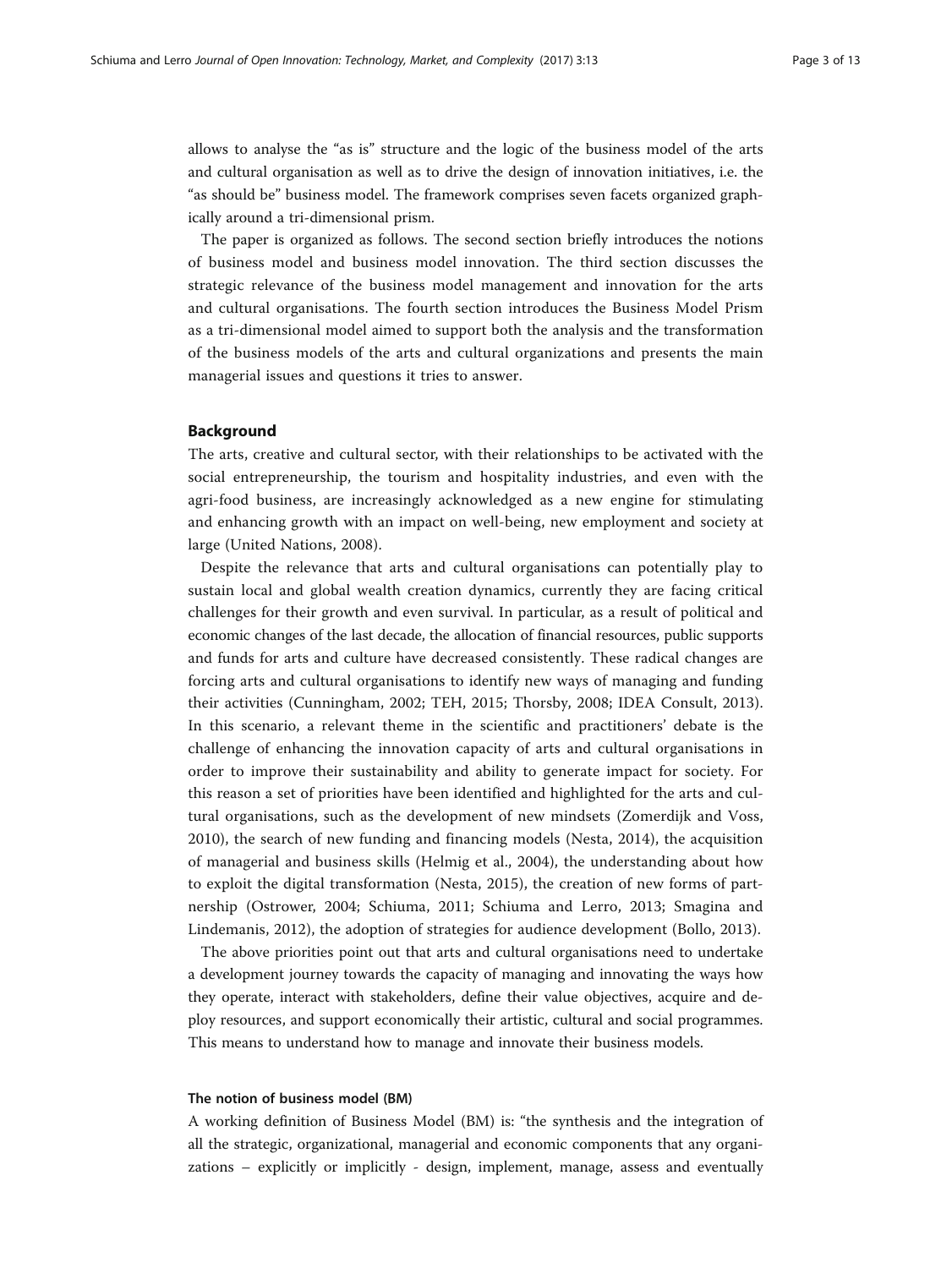change and radically transform to guarantee uniqueness, performance, value creation and sustainability" (Magretta, [2002;](#page-11-0) Osterwalder and Pigneur, [2010](#page-11-0); Spieth et al., [2014](#page-11-0); Teece, [2010;](#page-11-0) Timmers, [1998\)](#page-12-0).

Historically, the BM notion has emerged in the late 1990s, with a particular attention to the Information and Communication Technologies and e-business companies (Afuah and Tucci, [2003](#page-10-0); Wirtz, [2001\)](#page-12-0). Since then, the notion has attracted a growing interest both in scientific and managerial debate (Casadesus-Masanell and Zhou, [2013](#page-10-0); Enev and Liao, [2014;](#page-11-0) Frankenberger et al., [2013;](#page-11-0) Girotra and Netessine, [2014;](#page-11-0) Zott et al., [2011\)](#page-12-0). Currently, it is possible to state that, from a scientific point of view, the notion of BM has become a mainstream topic in different research streams (Wirtz et al., [2016\)](#page-12-0). And in the extant academic literature, the concept of business model has been conceptualized in accordance with different focuses and perspectives (Amit and Zott, [2001](#page-10-0); Chesbrough and Rosenbloom, [2002;](#page-10-0) Magretta, [2002](#page-11-0); Casadesus-Masanell and Ricart, [2007\)](#page-10-0). Wirtz et al. [\(2016\)](#page-12-0) group them according to four main foci: innovation; change and evolution; performance and controlling; and design. Moreover, Wirtz ([2010\)](#page-12-0) identifies three basic theoretical approaches to the interpretation of BM as follows: the Information Technology-oriented view (Afuah and Tucci, [2003](#page-10-0); Hedman and Kallig, [2002](#page-11-0); Timmers, [1998;](#page-12-0) Wirtz, [2000\)](#page-12-0); the Organization-theory oriented standpoint (Linder and Cantrell, [2000;](#page-11-0) Tikkanen et al., [2005](#page-12-0)) and the Strategy-oriented approach (Magretta, [2002](#page-11-0); Teece, [2010;](#page-11-0) Zott and Amit, [2008](#page-12-0)).

A number of definitions about business model have been provided in the academic literature. Among them, Osterwalder and Pigneur [\(2010](#page-11-0), p. 14) state that "a business model describes the rationale of how an organization creates, delivers and capture value". Casadesus-Masanell and Zhu [\(2013,](#page-10-0) p. 465) argue that "the business model can be defined as a unit of analysis to describe how the business of a firm works". Zott et al. ([2011](#page-12-0), p. 1020) sustain that business model describes "a logic story explaining who the firms' customers are, what they value, and how firms will make money providing them that value". Other scholars, such as George and Bock [\(2011](#page-11-0)), Downing, ([2005](#page-11-0)), Markides, ([2013\)](#page-11-0), Cohen and Winn ([2007\)](#page-11-0), instead, provide a different perspective. In particular, on the basis of a review of prior research, they provide an interpretation of the business model according to an entrepreneurial lens. So, they see business model as a form of entrepreneurial opportunity creation, implicitly or explicitly initiated by market imperfections.

However, George and Bock [\(2011,](#page-11-0) p. 83) underline that "while the term "business model" has gained widespread use in the practice community, the academic literature on this topic is fragmented and confounded by inconsistent definitions and construct boundaries". Moreover, the studies on business model have not yet reached a common opinion about which components exactly build up a business model (Spieth et al., [2014](#page-11-0)). It is revealed a gap to clearly distinguish the business model from other managerial constructs such as, for example, strategy, organizational design, revenue models, and operations management (DaSilva and Trkman, [2014\)](#page-11-0).

#### The notion of business model innovation (BMI)

The analysis of a business model is aimed at providing managers with an understanding of the key components characterising the working mechanisms and the value creation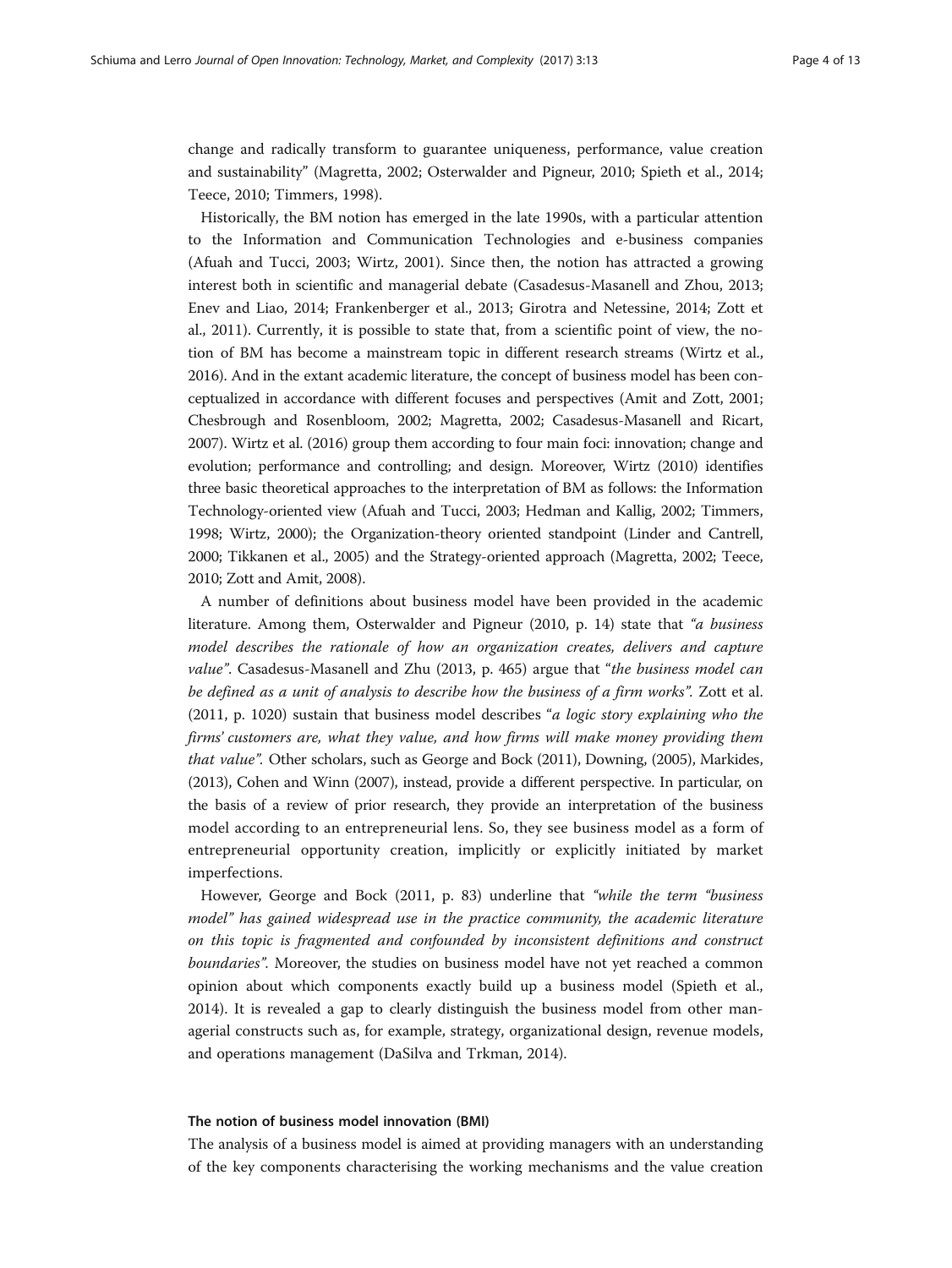dynamics of an organisation, in order to propose adjustments, improvements or transformations. The definition of a new business model or the transformation of an existing one denote a process of business model innovation.

To define the notion of business model innovation, it seems relevant to begin with the contribution provided by Wirtz [\(2011,](#page-12-0) p. 72) who states that "BM management constitutes an instrument for the control of a company and comprises all target-oriented activities within the scope of design, implementation, modification and adaptation as well as the control of a business model in order to realize the overriding goal of generating and securing competitive advantage." (….) It "consists essentially in five macroprocesses: the design of the business model, the implementation of the BM, the operation of the BM, the adaptation and the modification of the BM and finally the controlling of the BM". This view highlights that while business model management is traditionally concerned with firm-level value creation and capture, Business Model Innovation (BMI) poses in addition questions about novelty in customer value proposition and about the reframe and structural reconfiguration of firms (Schneider and Spieth, [2013](#page-11-0)). Consistently, the management literature has developed alternative interpretations of business model innovation such as: "the discovery of a fundamentally different business model in an existing business" (Markides, [2006](#page-11-0), p. 20) or as "the search for new business logics of the firm and new ways to create and capture value for its stakeholders" (Casadesus-Masanell and Zhu, [2013,](#page-10-0) p. 464).

In fact, innovation is incorporated into a business model when two or more of its elements are reinvented. This can result in delivering value in a new way, to go beyond single-function strategies and to change use of technologies (Frankenberger et al., [2013](#page-11-0)). Accordingly, it is important to distinguish business model innovation from product, service or technological innovation (Baden-Fuller and Haefliger, [2013](#page-10-0)). Managers that confuse the latter for the former risk underestimating the requirements for a successful transformation of a business model. The main scope of the business model innovation is to identify approaches and methodologies to support change management as well as daily practices to better deliver sustainable performance. Therefore, business model innovation goes beyond product and/or process innovation and continuous business performance improvement, and aims to understand how to transform the way organisations operate and create value (Enev and Liao, [2014\)](#page-11-0).

Business model innovation is nowadays considered particularly valuable as a way to face instability. Indeed, it can provide companies a way to break out of intense competition. Through business model innovation companies can define new routes for sustainability and competitiveness. This means that organisations by analysing, managing and innovating business model can define their role and capacity for wealth creation and then identify the nature and scope of their value creation dynamics.

#### The role of business model innovation for the arts and cultural organizations

Multinationals and relevant corporations operating in the manufacturing or in the ebusiness context have been traditionally the object of investigation of the studies about the business models. In contrast, there was a notable lack of attention to the practices of small and medium-sized enterprises. In particular, there is still a significant missing of attention towards the organisations operating in the arts, creative and cultural industries (Munoz-Seca, [2011](#page-11-0)).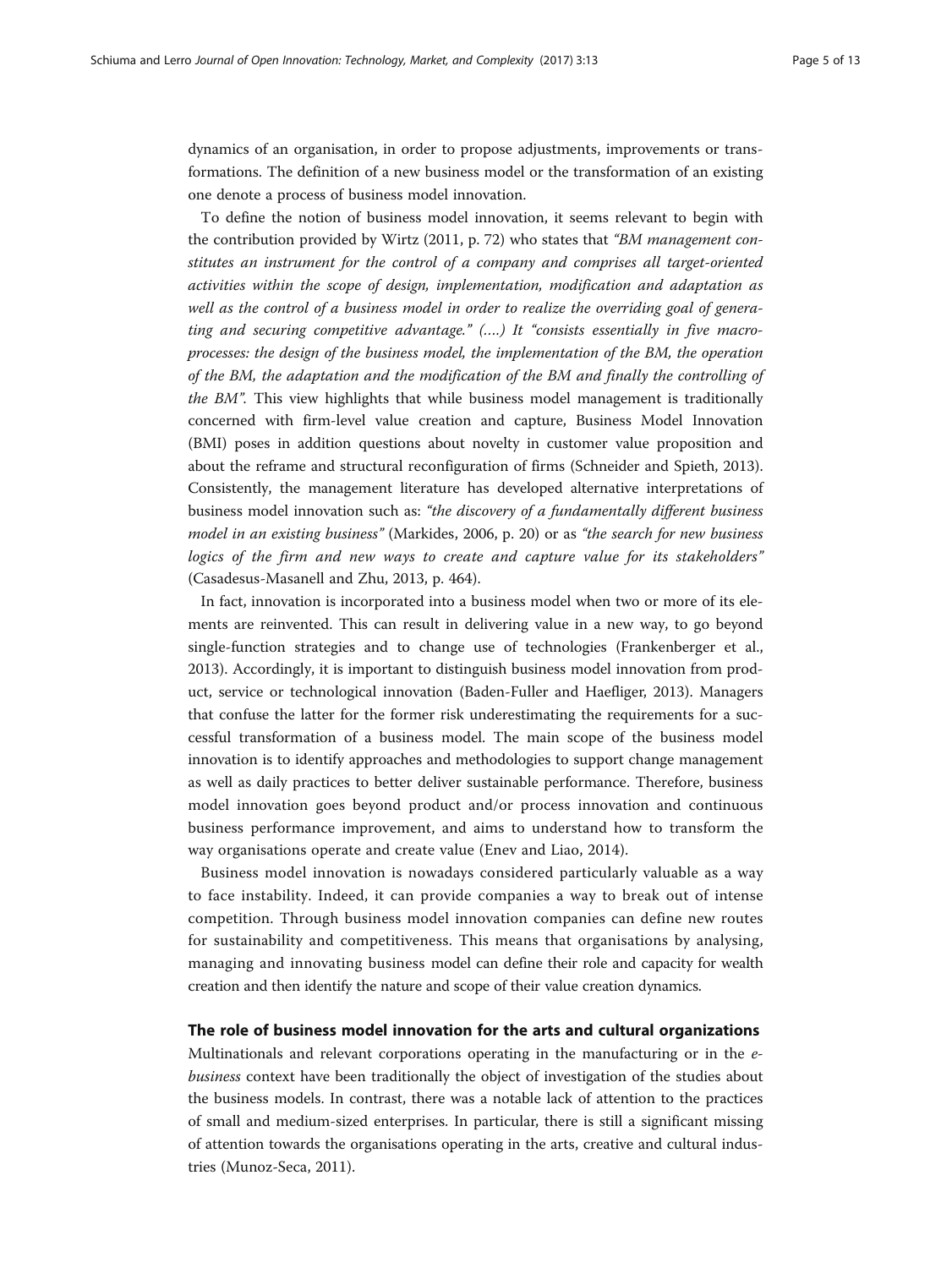However, in the recent years, there has been a growing attention to the arts, creative and cultural sector. Different reasons contributed to this growing interest. They can be divided into two main categories: on the one hand, arts and cultural organisations are challenged to understand how they can achieve financial viability, without compromising their mission and/or not-for-profit values. On the other hand, the progressive evolution of the political, economic and socio-cultural scenarios put the arts and cultural organisations as players of cultural activities as well as providers of social innovation, of cultural and creative services, and catalysts for change for organisations operating in other traditional sectors (TEH, [2015](#page-11-0); Schiuma & Lerro, [2014\)](#page-11-0).

Although business modelling is recognized as being fundamental to arts, creative and cultural organisations' success, the approaches, the techniques and the tools for elaborating, implementing and managing specific and tailor-made business models in arts and cultural sector are still crude and often inconsistent (Hume et al., [2006;](#page-11-0) Munoz-Seca, [2011;](#page-11-0) Munoz-Seca and Riverola, [2010](#page-11-0), [2008](#page-11-0); Zomerdijk and Voss, [2010](#page-12-0)).

One of the main obstacles to business model innovation in the cultural sector is the lack and/or misunderstanding of the language used in the sector. Indeed, many nonprofits, government agencies, social enterprises, NGOs and cultural and arts organisations consistently proclaim that they are not businesses, and therefore business rules do not apply to them and accordingly they state that they do not really have a "business model". But, how underlined by Saul Kaplan [\(2011,](#page-11-0) p. 2) in his HBR article 'Business Models Aren't Just for Business': "if an organisation has a viable way to create, deliver, and capture value, it has a business model. It does not matter whether an organization is in the public or private sector. It does not matter if it is a non-profit or a for-profit enterprise. All organisations have a business model. Non-profit corporations may not be providing a financial return to investors or owners, but they still capture value to finance activities with contributions, grants, and service revenue. Social enterprises may be mission-driven, focused on delivering social impact versus a financial return on investment, but they still need a sustainable model to scale. (….). The idea that business models are just for business is just wrong. Any organisation that wants to be relevant, to deliver value at scale, and to sustain itself must clearly articulate and evolve its business model. (...). It may be, however, that the model is implicit rather than explicit".

Nowadays, an increasing number of creative, cultural and arts organisations are recognizing the importance to better understand manage and change their business model in order to make their value creation capacity more sustainable and impactful. The relevance of understanding and managing business models is recognized as one of the main challenges facing creative, cultural and arts organisations. In particular, great attention is paid on the identification of how to renew their capacity of existing working mechanisms as well as to enable them to effectively use and exploit technologies supporting digitalization processes. Cultural organisations are challenged to develop a more sustainable strategic and operational audience development, financial viability, resource and operations management, with the aim to enhance their value creation capacity as cultural agents in society.

This new strategic and operative perspectives need to be effectively understood and integrated with the current mindset of the arts and cultural organisations, considering that they are generally reluctant to consider themselves as business organisations or as organisations doing some form of business; and instead they see themselves as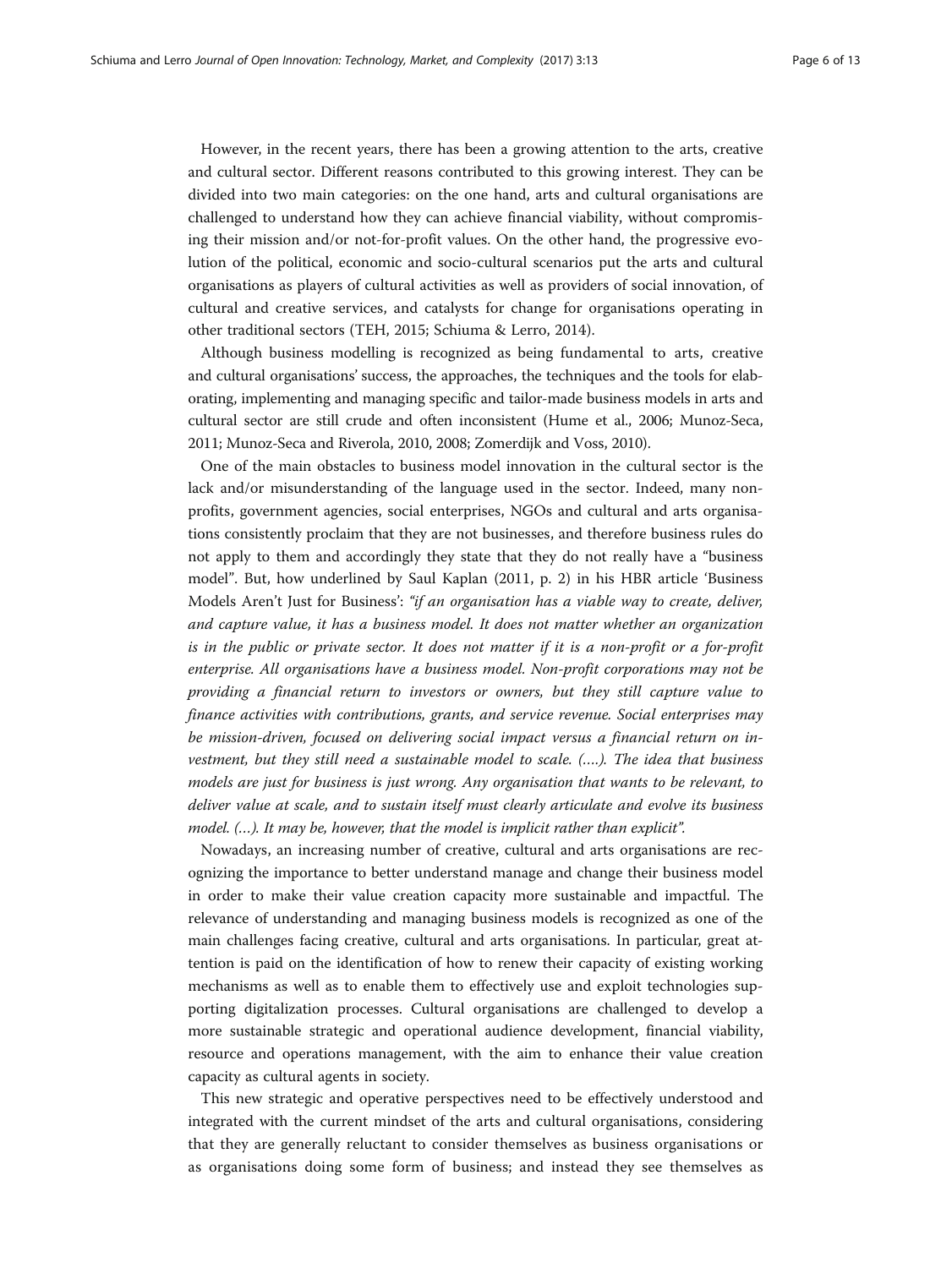organisations primarily focused on the social issues. Accordingly, particular relevant are the insights provided by Ingrid Burkett in her publication "Using the Business Model Canvas for Social Enterprise Design (available at: [https://mbs.edu.getmedia/](https://mbs.edu.getmedia/91cc0d01-3641-4844-b34c-7aee15c8edaf/Business-Model-for-SE-Design-Burkett.pdf) [91cc0d01-3641-4844-b34c-7aee15c8edaf/Business-Model-for-SE-Design-Burkett.pdf](https://mbs.edu.getmedia/91cc0d01-3641-4844-b34c-7aee15c8edaf/Business-Model-for-SE-Design-Burkett.pdf) ); she states that balancing a social or cultural mission "does not mean that a viable business model cannot be developed"  $(p, 6) -$ "It is just that we need to recognize that (cultural) organisations have business models that can be a little different from an ordinary business (…) and to build into the traditional modelling a clear picture of the social objectives (or the mission) of the organisation, in addition to all the dimensions of the actual business" (p. 7).

In order to address the business model innovation challenges of the arts and cultural organisations, different frameworks providing useful guidelines to design, manage and transform business models have been proposed more recently in the academic literature and practitioner-based publications. Combining these main contributions with the characteristics of the arts and cultural organisations a framework identifying the key specific dimensions of the business model distinguishing the cultural industry is proposed.

#### The business model prism

#### Research design, data and methods

The research design has been primirily based on a systematic review of the literature about business model innovation in the cultural sector. Electronic search tools, keywords and search strings to identify relevant research constructs were used. The use of keywords is the most important building block of a systematic search. The underlying assumptions are that keywords capture the field under study and the electronic databases can identify the studies based on those keywords. Search strings are comprised of combinations of keywords. Thus, the success of the systematic literature review depends greatly on the choice of keywords and search strings used to conduct the search. The choice of the keywords and strings for the research constructs were defined on the basis of a consultation of a number of arts and cultural organsations as well as of a delphi group of experts in the field.

In addtion the various dimensions and notions identified in the literature and related to "Business Model" and "Business Model Innovation" were identified and investigated by means of a review of the key outlets for scholarly research in the economic, strategic management and social science field (see MacMillan and Stern, [1987](#page-11-0); MacMillan, [1989](#page-11-0); [1991; 1994](#page-11-0)). Then, the collected research materials have been downloaded and imported into a reference manager database. Each research material was analysed. The results of this analysis were stored into the reference manager database in accordance with specific workform. In deciding on the electronic bibliographic databases to be used in the study, the search string were inputted into the most widely used web search engine, e.g. Google and Google Scholar. Moreover, a detailed identification and review of the most important existing strategic and managerial frameworks has been designed and implemented. In particular, the following key frameworks have been analysed: the Strategy Map and the Success Map (Kaplan and Norton, [2000\)](#page-11-0), the Balanced Scorecards (Kaplan and Norton, [1996\)](#page-11-0), the Performance Prism (Neely, [2002;](#page-11-0) Neely et al., [2001](#page-11-0), [2002](#page-11-0); Neely &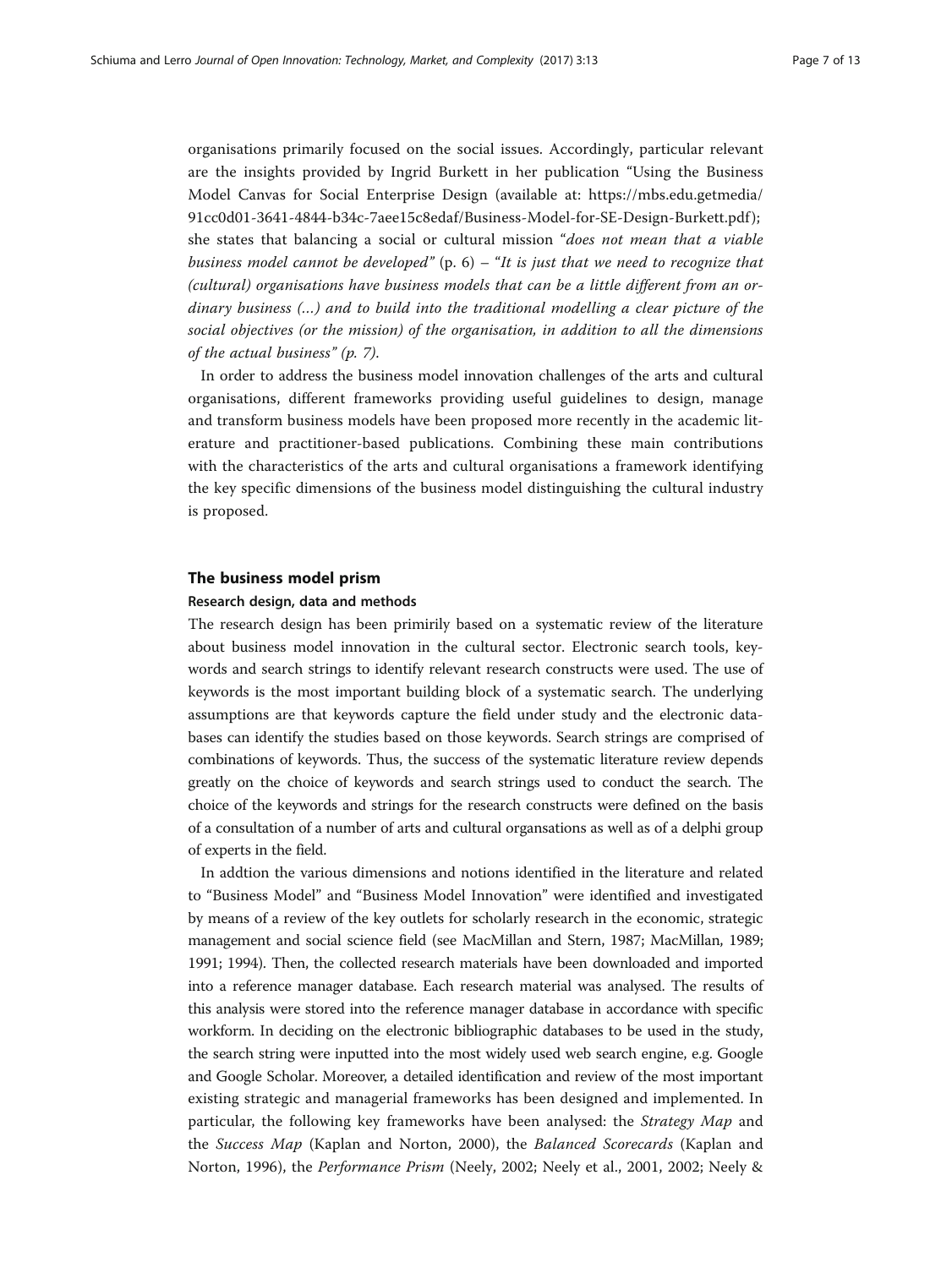Adams, [2001\)](#page-11-0), the Business Model CANVAS (Osterwalder and Pigneur, [2010](#page-11-0)), the Business Model Cube (Lindgren and Rasmussen, [2012](#page-11-0)), the Lean Canvas (Maurya, [2015\)](#page-11-0), the Business Model Innovation Matrix (Girotra and Netessine, [2013, 2014\)](#page-11-0).

The analysis of the research constructs gained by the systematic literature review based on key-words and strings and of the different strategic and managerial frameworks has been then integrated with the results of a specific desk-research on a selected and relevant sample of world-wide arts and cultural organisations. This has been further integrated by the main insights collected from direct contacts and interviews with a selected sample of European arts and cultural organisations.

#### Research insights

The results of the investigation have provided the informative base for proposing a novel framework to interpret the business model of arts and cultural organisations. The Business Model Prism (BMP) is, then, proposed as a multidimensional framework to be used both for descriptive and normative purposes to understand and transform the business models of the arts and cultural organisations. It is presented as a tridimensional prism comprising seven facets (Fig. 1). The top and bottom facets of the prim denote the Social and Cultural Value & Impact, and the Funding and Financial Resilience, respectively. The other five facets of the prism correspond to the other key dimensions characterizing a business model of the arts and cultural organisations: Stakeholders, Strategies, Processes, Organizational Resources, and Partnerships.

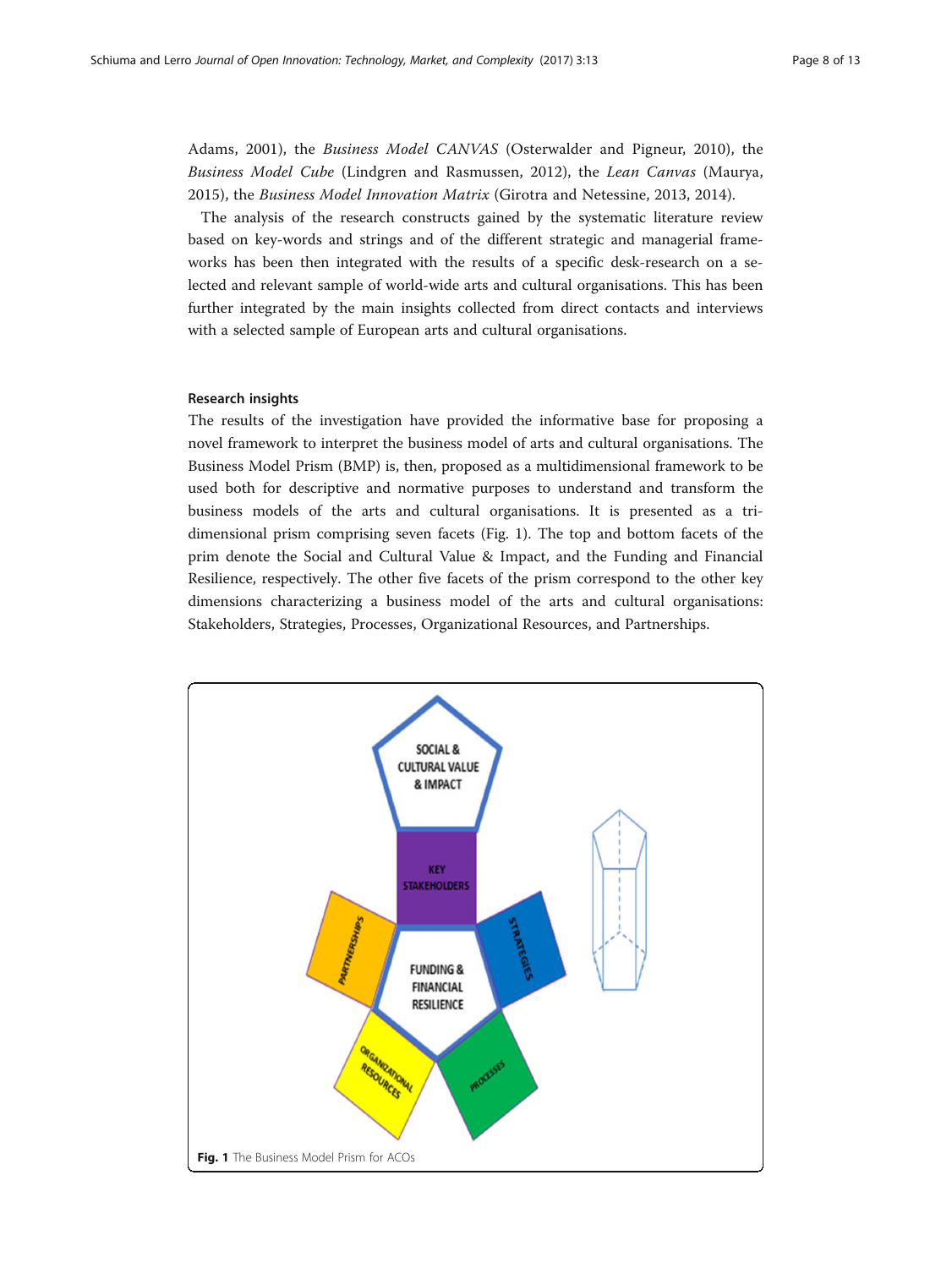The Business Model Prism can support the identification and the mapping of the peculiarities of the business models of the arts and cultural organisations. It takes into account the specific features of the value creation focus and the operation mechanisms of such organisations. It allows to analyse the "as is" structure and logic of an arts and cultural organisation business model as well as to drive the design of innovation initiatives, i.e. the "as should be" business model. The seven distinct but inter-linked perspectives provide an ideal lens to understand the business model of an arts and cultural organization starting from addressing the following key questions:

- Social and Cultural Value & Impact Why do we exist? What impact do we want to have? Which values do we want to propose and offer? What are our mission and vision?
- Stakeholders Who are our key-stakeholders? What are their wants, needs, expectations and dreams?
- Strategies What are we doing to satisfy our stakeholders and deliver value for them? What are the main products and services we are doing? What is our legal structure? How is currently our organizational structure?
- Processes What are our existing processes? How do we manage our projects and programmes? What are the characteristics of our productions? How do we generate and sustain demand? How do we do Research & Development (R&D)?
- Organizational Resources What resources do we need to put in place, exploit and enhance to operate our processes?
- Partnerships What partnerships do we need to build and enhance to implement our strategy and guarantee social and cultural values and impact?
- Funding and Financial Resilience What are our current costs and incomes? What is our financial status?

The above key questions define the main issues to be addressed and managed to supporting the development of the fundamental theoretical pillars distinguishing the business model of an arts/culture organisation and provide a first step to understand the hypothesis grounding the "how", "why", "what" and "how much" of the working mechanisms, mission and vision of the investigated organisation. The above questions are then cascaded down for each perspective of the prism exploring further in detail the sub-dimensions components of the prism. Figure [2](#page-9-0) illustrates the further subcomponents of the Business Model Prism.

The Business Model Prism reflects and applies a set of internal working mechanisms: the basic assumption of the business model prism application is that those arts and cultural organisations aiming to be sustainable and impactful in the long term must have a clear picture of their value creation dynamics. For this reason, they need, firstly, clearly define what value and impact they are going to deliver and for who, and consequently they have to define mission, visions and strategies. The key stakeholders have to be identified, and, in relation to them, the value propositions have to be defined. Then, the analysis of the processes allows clarifying the activities that have to be put in place in order to achieve the targeted strategic objectives for value creation. This has to be complemented with an understanding of the organisational resources available and needed. The key partners have to be identified and the relevance of the relational capital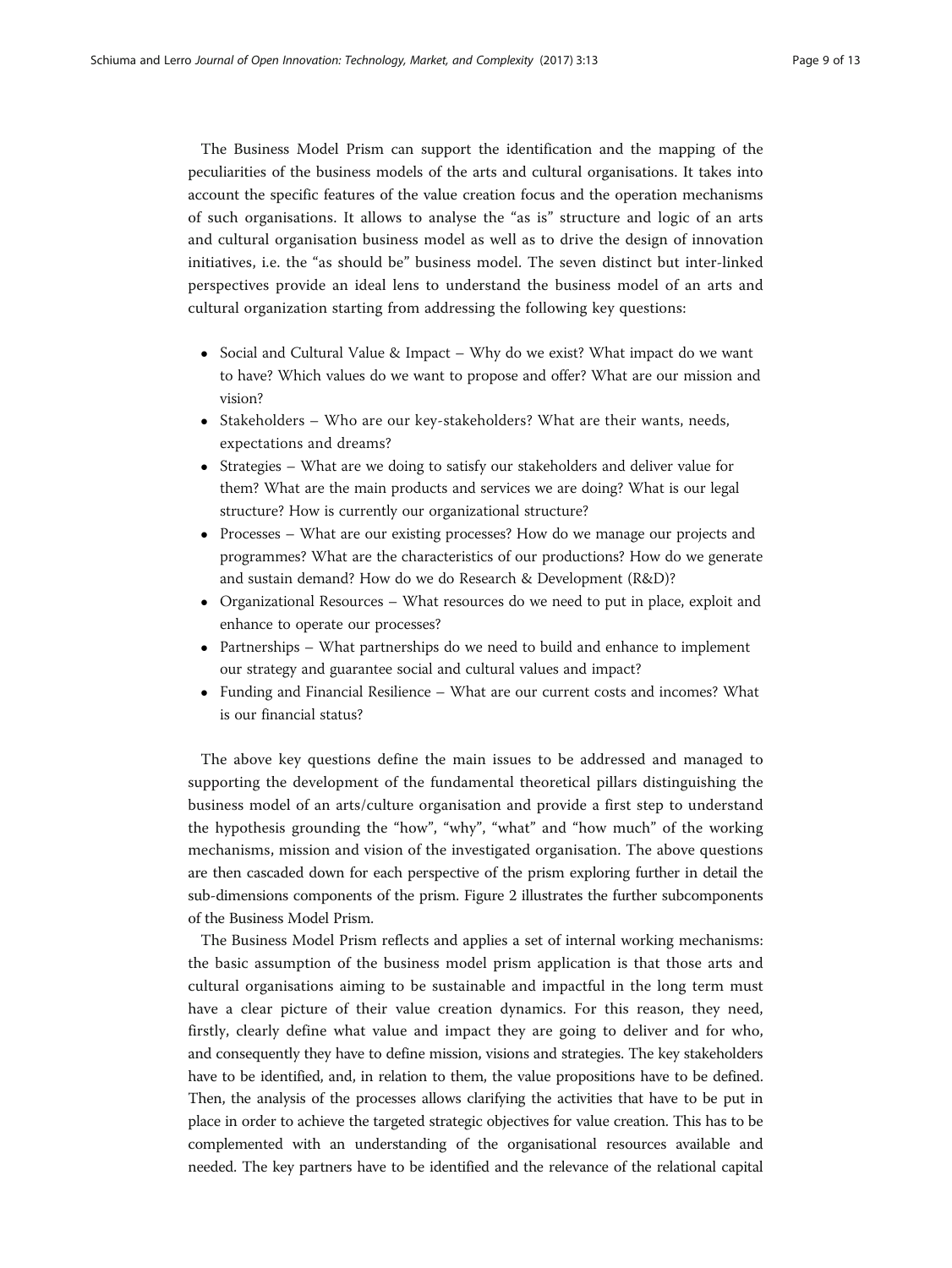<span id="page-9-0"></span>

connected to such partnerships has to be defined. Finally, the business model analysis involves an understanding of the funding and financial resilience representing the economic and financial viability of the organisation. Figure 3 illustrates the stages through which to implement the framework in order to analyse a business model.

#### Conclusions

The debate in policy, scientific and managerial circles have recently started to consider arts and cultural organisations as potential and relevant players in the paths of

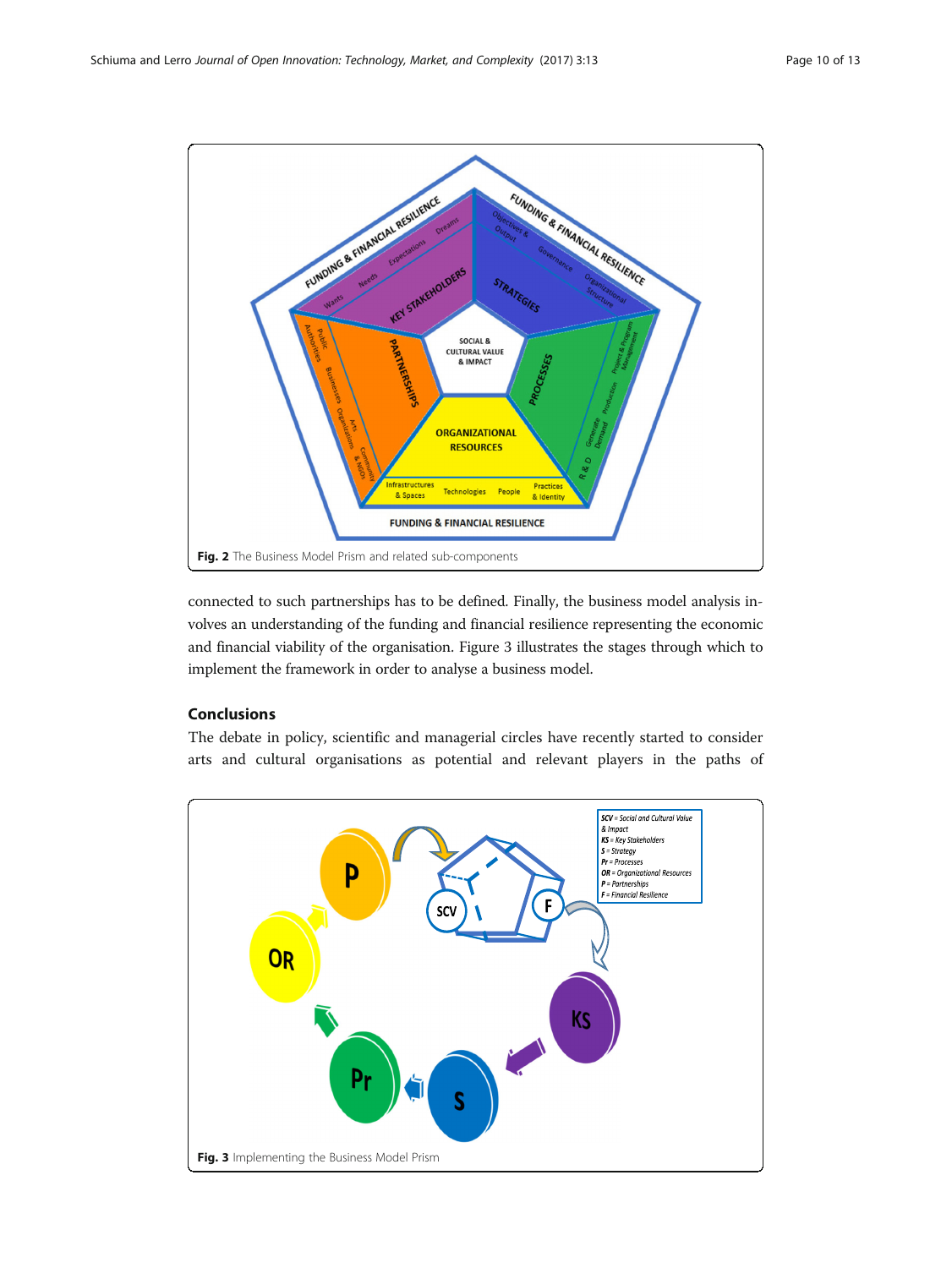<span id="page-10-0"></span>development, both at industrial and societal level. For this reason, it is of great relevance to understand how the arts and cultural organisations can manage and innovate their business models towards the capacity of shaping strategies and operations that can make them more sustainable and impactful.

The traditional models and tools devised to support public and private organisations to analyse and develop their business models, even if provide useful insights for the cultural sector, present limitations when applied to the arts and cultural organisations due to the specific characteristics of those organisations. In order to effectively balance the tension between the social and cultural values and the commercial values, the arts and cultural organisations need to design and apply business models, also in an implicit form, capable to identify and address their specific value propositions, resources requirements, activities delivering and economic and financial structures.

In order to fill the gap in the literature a novel framework is proposed: the Business Model Prism aims to support the mapping of a current business model as well to inspire and drive its transformation.

Future development of the research reside both at theoretical and empirical level. From conceptual point of view the hypothesis at the basis of the model need to be further developed in order to improve the granularity level of the different framework's dimensions. From empirical standpoint the model need to be tested into real cases both by action research projects and by developing surveys aimed at identifying the key traits of business model innovations of the arts and cultural organisations.

#### Acknowledgements

Not applicable

#### Funding

This paper collects and presents some insights of the research develop alongside the project "Creative Lenses" – Cooperation Agreement "Creative Lenses" – Creative Europe 2014, Cultural Sub Programme, European Cooperation Project – Cat. 2 Large managed by EACEA – Agreement number: 2015–1141/001–002.

#### Authors' contributions

The individual contributions of authors to the manuscript: GS: The role of business model innovation for the arts and cultural organizations and The Business Model Prism sections. AL: Introduction, Background and Conclusions sections. Both authors read and approved the final manuscript.

#### Competing interests

The authors declare that they have no competing interests.

#### Publisher's Note

Springer Nature remains neutral with regard to jurisdictional claims in published maps and institutional affiliations.

#### Received: 14 July 2017 Accepted: 10 August 2017 Published online: 30 August 2017

#### References

- Afuah, A., & Tucci, C. L. (2003). A model of the internet as creative destroyer. IEEE Transactions on Engineering Management, 50(4), 395–402.
- Amit, R., & Zott, C. (2001). Value creation in e-business. Strategic Management Journal, 22(6–7), 493–520.
- Arts Council England (2011) Business Models in the Visual Arts (author: S.J. Royce). UK: Arts Council England publication. ISBN: 978-0-7287-1499-1.

Baden-Fuller, C., & Haefliger, S. (2013). Business models and technological innovation. Long Range Planning, 46, 419–426. Bollo, A. (2013). 50 sfumature di pubblico e la sfida dell'audience development. Torino: Fondazione Fitzcarraldo. Casadesus-Masanell, R., & Ricart, J.E. (2007). Competing through business models. IESE Business School Working paper

- No. 713. Casadesus-Masanell, R., & Zhu, F. (2013). Business model innovation and competitive imitation: The case of sponsor-
- based business models. Strategic Management Journal, 34(4), 464–482.
- Chesbrough, H., & Rosenbloom, R. (2002). The role of business model in capturing value from innovation. Evidence from Xerox Corporation's technology spin-off companies. Industrial and Corporate Change, 11(3), 529–555.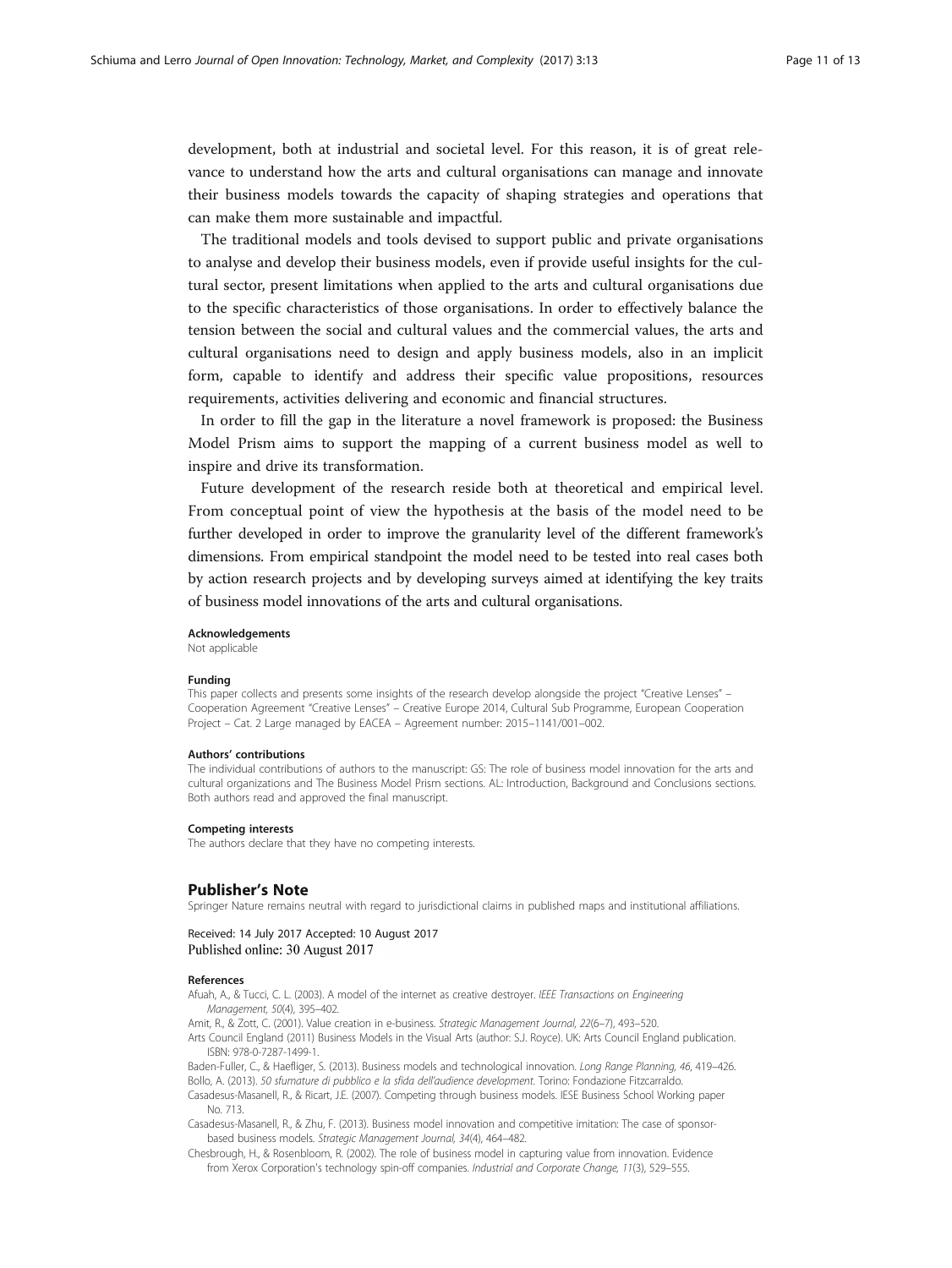<span id="page-11-0"></span>Cohen, B. & Winn, M.I. (2007). Market imperfections, opportunity and sustainable entrepreneurship. Journal of Business Venturing, 22(2), pp. 29–49.

Cunningham, S. (2002). From cultural to creative industries: Theory, industry and policy implications. Media International Australia incorporating Culture and Policy, 102(1), 54–65.

DaSilva, C. M., & Trkman, P. (2014). Business model: What it is and what it is not. Long Range Planning, 47, 379–389.

Downing, S. (2005). The Social Construction of Entrepreneurship: Narrative and Dramatic Processes in the Coproduction of Organizations and Identities. Entrepreneurship Theory and Practice, 29(2), pp. 185–204.

Enev, V. and Liao, W.C. (2014) Business model innovation and factors influencing business model innovation, Master Corporate Entrepreneurship and Innovation, Department of Business Administration. Lund: Lund University Libraries. Frankenberger, K., Weiblen, T., Csik, M., & Gassmann, O. (2013). The 4I-framework of business model innovation: A

structured view on process phases and challenges. International Journal of Product Development, 18(3–4), 249–273. George, G., & Bock, A. J. (2011). The business model in practice and its implications for entrepreneurship research.

Entrepreneurship Theory and Practice, 35(1), 83–111.

Girotra, K., & Netessine, S. (2013). Om forum-business model innovation for sustainability. Manufacturing & Service Operations Management, 15(4), 537–544.

Girotra, K., & Netessine, S. (2014). Four paths to business model innovation. Harvard Business Review, 92(7), 96–103. Hedman, J., & Kalling, T. (2002). IT and business models. Malmö: Liber/Abstrakt.

Helmig, B., Jegers, M., & Lapsley, I. (2004). Challenges in management of nonprofit organizations: A research overview. Volunteers: International Journal of Voluntary and Nonprofit Organizations, 15, 101–116.

Hume, M., Sullivan Mort, G., Liesch, P. W., & Hume, W. (2006). Understanding service experience in non-profit performing arts: Implications for operations and service management. Journal of Operations Management, 24, 304–324.

IDEA Consult (2013). Survey on access to finance for cultural and creative sectors: Evaluate the financial gap of different cultural and creative sectors to support the impact assessment of the creative Europe programme.

Kaplan, S. (2011). Business models aren't just for business. Harvard Business Review.

Kaplan, R. S., & Norton, D. P. (1996). The balanced scorecard: Translating strategy into action. Boston: Harvard Business Press. Kaplan, R. S., & Norton, D. P. (2000). Having trouble with your strategy? Then map it! Harvard Business Review, 78(5), 167-176. KEA (2006). The Economy of culture in Europe - [http://www.keanet.eu/studies-and-contributions/economy-of-culture](http://www.keanet.eu/studies-and-contributions/economy-of-culture-in-europe/)[in-europe/.](http://www.keanet.eu/studies-and-contributions/economy-of-culture-in-europe/) Accessed 20 May 2017.

Linder, J., & Cantrell, S. (2000). Carved in Water: Changing Business Models fluidly. Accenture Institute for Strategic Change Research Report, pp. 8–10.

Lindgren, P., & Rasmussen, R. (2012). Business model innovation leadership. Journal of Multi Business Model Innovation and Technology, 1(1), 53–69.

MacMillan, I.C. (1989). Delineating a forum for business policy scholars. Strategic Management Journal, 10(4), pp. 391–395. MacMillan, I.C. (1991). Delineating a forum for business policy scholars. Strategic Management Journal, 12(2), pp. 161–165. MacMillan, I.C. (1994). Delineating a forum for business policy scholars. Journal of Business Venturing, 9(2), pp. 85–89. MacMillan, I.C. & Stern, I. (1987). Delineating a forum for business policy scholars. Strategic Management Journal, 8(2), pp. 183–186. Magretta, J. (2002). Why business models matter. Harvard Business Review, 80(5), 86–92.

Markides, C. (2006). Disruptive innovation: in need of better theory. Journal of Product Innovation Management, 23(1), pp. 19–25.

Markides, C. C. (2013). Business model innovation: What can the ambidexterity literature teach us? The Academy of Management Perspectives, 27(4), 313–323.

Maurya, A. (2012) Running Lean. Create from Plan A to a Plan that works, O'Reilly, Sebastopol, USA.

Munoz-Seca, B. (2011). A business model for cultural services. Joint design and production of a customer experience, IESE Business School Working Paper WP- 941.

Munoz-Seca, B., & Riverola, J. (2008). The new operational culture: The case of the theatre industry. London: Palgrave. Munoz-Seca, B., & Riverola, J. (2010). When Business Meets Culture. London: Palgrave.

Neely, A. (2002). Business performance measurement: Theory and practice. Cambridge: Cambridge University Press.

Neely, A., & Adams, C. (2001). The performance prism perspective. Journal of Cost Management, 15(1), 7–15.

Neely, A., Adams, C., & Crowe, P. (2001). The performance prism in practice. Measuring Business Excellence, 5(2), 6–13.

Neely, A., Adams, C., & Kennerley, M. (2002). The performance prism: The scorecard for measuring and managing business success. London: Financial Times-Prentice Hall.

Nesta (2014). The new art of finance – Making money work harder for the arts, London: Nesta.

Nesta (2015). Digital Culture: How arts and cultural organizations in England use technology, London: Nesta. Osterwalder, A., & Pigneur, Y. (2010). Business model generation: A handbook for visionaries, game changers, and challengers. London: Wiley.

Ostrower, F. (2004). Partnerships between large and small cultural organizations. Washington DC: The Urban Institute. Schiuma, G. (2011). The value of arts for business. Cambridge: Cambridge University Press.

Schiuma, G., & Lerro, A. (2013). Fostering innovation through collaboration between cultural and creative industries and traditional business sectors. Report presented at Creative Capital Conference "Fostering cross-innovation, 4th November, Vigevano, Italy.

Schiuma, G., & Lerro, A. (2014). Do cultural and creative industries (CCI) matter for innovation and value creation in knowledge-based business? Aims, forms and practices of collaboration in Italy. Istanbul: Knowledge Cities World Summit.

Schneider, S., & Spieth, P. (2013). Business model innovation: Towards an integrated future research agenda. International Journal of Innovation Management, 17(1), 1340001.

Smagina, A., & Lindemanis, A. (2012). What creative industries have to offer to business? Creative partnerships and mutual benefits. World Academy of Science, Engineering and Technology, 71, 1839–1844.

Spieth, P., Schneckenberg, D., & Ricart, J. E. (2014). Business model innovation–state of the art and future challenges for the field. R&D Management, 44(3), 237–247.

Teece, D. J. (2010). Business models, business strategy and innovation. Long Range Planning, 43(2), 172-194.

TEH - Trans Europe Halles (2015) Schiuma, A., Bogen, P., Lerro, A., eds. Creative business models: Insights into the business models of cultural centers in trans Europe Halles, City of Lund – Creative Plot and Trans Europe Halles, Lund, Sweden.